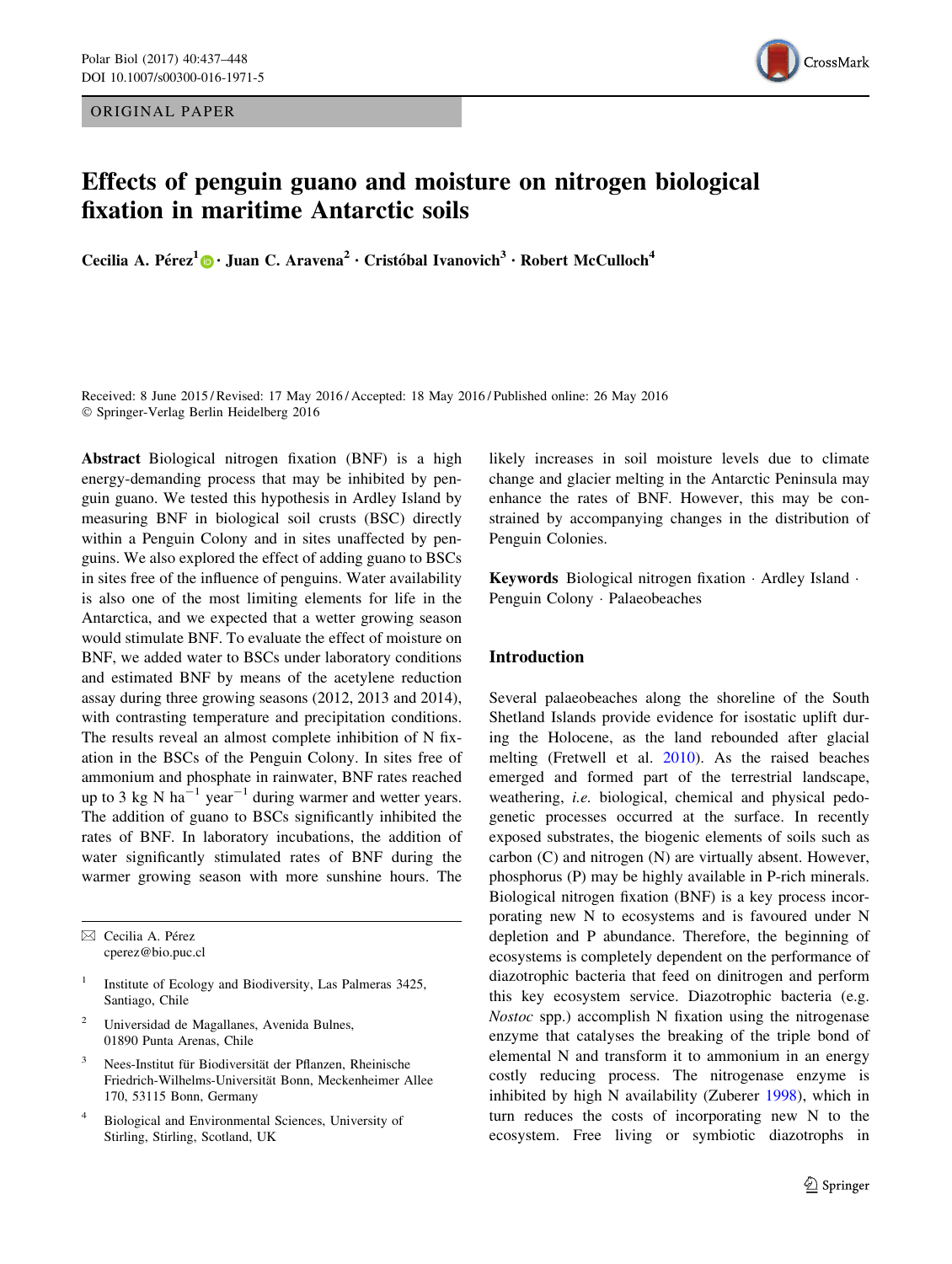cryptogamic flora assist in the formation of biological soil crusts (BSCs) which are the first assemblages of organisms to become established on denuded soil (Chapin et al. [2002](#page-9-0)), initiating ecosystem development of N and C stocks after large landscape disturbances. The bacteria that live symbiotically with the BSC-forming cryptogams provide nearly half of the N inputs via BNF to terrestrial ecosystems (Ellbert et al. [2012\)](#page-10-0).

Studies in maritime Antarctica report that soil N and P levels are extraordinarily high, with C/N ratios even lower than in temperate regions (Beyer et al. [2000a,](#page-9-0) [b\)](#page-9-0). The authors attributed the N and P enrichment to seabird droppings and aerosols transported long distances. In situ activity of birds, such as penguins, has led to the development of ornithogenic soils formed by the strong weathering on loams and gravels promoted by guano, and in parallel increasing the rates of net N mineralization, soil respiration and soil enzymatic activity (Tscherko et al. [2003\)](#page-10-0). This suggests that N is not a limiting factor for the development of vegetation (Beyer et al. [2000a](#page-9-0), [b](#page-9-0)). It is well documented that birds affect the composition of cryptogamic flora and its distribution in Antarctica and the accumulation of C and P in soils (Tatur [2002;](#page-10-0) Simas et al. [2007;](#page-10-0) Michel et al. [2010\)](#page-10-0). How N accumulates in nonornithogenic soils is less well understood. For maritime Antarctica it has been postulated that N is not a limiting factor for plant physiological processes as N is abundantly provided from Penguin Colonies (Robinson et al. [2003](#page-10-0)). Recent studies have reported long-distant transport of N and P emitted from penguin guano (Zhu et al. [2014](#page-11-0); Critteneden et al. [2015](#page-10-0)), which can increase N and P availability in soils even in sites located far distant in the wind direction from the Penguin Colonies. Even under low N availability in the cold deserts of Antarctica endolithic cryptogamic communities are not N-limited because of its low N requirements for photosynthesis (Johnston and Vestal [1991\)](#page-10-0). These findings raise questions about why rates of BNF in BSCs are limited in areas of guano deposition and in areas relatively free of bird droppings.

We argue that in non-ornithogenic ecosystems, BSCs that fix N from the atmosphere play a major role in the accumulation of N in soils. We also postulate that bird droppings, either direct via guano deposition and further N mineralization from urea or indirect by long-distance transport via deposition of ammonium, would inhibit nitrogenase activity in BSCs, in a negative feedback mechanism, but enhance the denitrification rates of soils, in a positive feedback mechanism.

Additionally, as water is one of the principal limiting factors of biological activity in the Antarctic we also hypothesize that increased moisture levels during wetter growing seasons enhance the rates of BNF. It is anticipated that rates of BNF would be higher in the BSCs on the older sites than on the younger sites because the limiting elements, such as C and P, that control BNF in sub-Antarctic glacier forelands accumulate through time with the devel-opment of soils (Arróniz-Crespo et al. [2014](#page-9-0); Pérez et al. [2014](#page-10-0)).

The main objective of this study was to test the following specific hypotheses:

(1) BNF is inhibited in the BSCs at the Penguin Colony site, and the addition of guano inhibits BNF in BSCs in sites located in the upwind direction, and (2) the addition of water to BSCs under laboratory conditions increases BNF. Furthermore, from the high N and P emission rates reported for ornithogenic soils in the study site (Sun et al. [2002;](#page-10-0) Zhu et al. [2008](#page-10-0), [2014](#page-11-0)), we expect a corresponding high ammonium and phosphate concentrations in rainwater and soil and high denitrification rates. Our findings have advanced our understanding of how BNF and, therefore, how primary productivity in maritime Antarctica will respond under increasing warming, following the trend observed during the last five decades, together with higher moisture levels in soils due to increases in precipitation and glacier melting (Vaughan [2006](#page-10-0)).

# Study area and methods

#### Study sites

Ardley Island is a  $1.2 \times m^2$  ice-free land surface that lies off the south-east coast of Fildes Peninsula, at the extreme south of King George Island, the largest of the South Shetland Islands (Fig. [1](#page-2-0)). Six study sites were selected along an east-to-west transect that crosses the Ardley Island from a Penguin Colony at the easternmost site, to an area upwind of the Penguin Colony, on the western coast free of influence from the penguins (Fig. [1](#page-2-0)). Ardley Island is one of the Antarctic Specially Protected Areas and represents a natural laboratory to test the hypotheses as the landscape is shaped by a chronosequence of palaeobeaches located upwind of a colony of Gentoo Penguin (Pygoscelis papua). Data from the Bellingshausen Meteorological Station located in the close vicinity of the study sites indicate a mean annual precipitation of ca. 700 mm  $year^{-1}$ , a mean summer temperature of 1.5  $^{\circ}$ C (January/February) and a mean winter temperature of  $-6.5$  °C (July/August). Strong winds predominantly come from the west with speeds that commonly exceed 100 km  $h^{-1}$  (Peter et al. [2008](#page-10-0)). Sites were sampled during three field campaigns in February 2012, 2013 and 2014, during which contrasting temperature and humidity data were recorded at the Bellingshausen Meteorological Station. February 2012 had the highest maximum temperature, precipitation and hours of sunshine (Table [1\)](#page-2-0). February 2013 had similar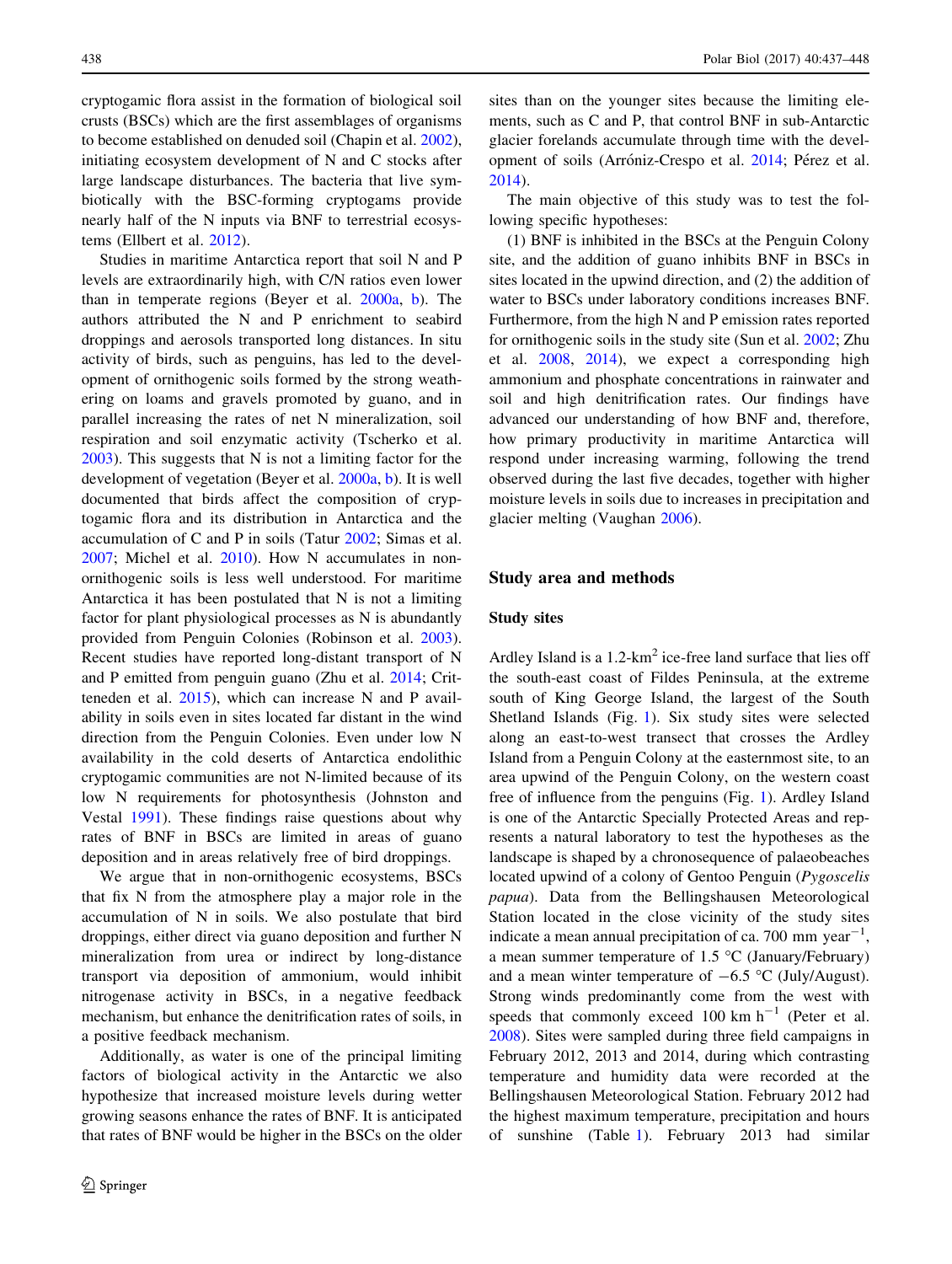<span id="page-2-0"></span>

Fig. 1 Location of study sites on Ardley Island, indicating its relative position to Fildes Peninsula, King George Island and South Shetland Islands

Table 1 Climatic data for the month of February for the three consecutive years of the study *Source*: Bellingshausen Station, Fildes Peninsula, King George Island

|                                       | 2012  | 2013 | 2014   |
|---------------------------------------|-------|------|--------|
| Mean air temperature $(^{\circ}C)$    | 0.8   | 0.7  | $-0.1$ |
| Maximum air temperature $(^{\circ}C)$ | 2.5   | 2.3  | 1.3    |
| Precipitation (mm)                    | 61.7  | 49.5 | 46.6   |
| Sunshine hours                        | 127.9 | 47.4 | 54.0   |

temperatures to 2012, but less than the half of sunshine hours than the preceding year. February 2014 had the lowest maximum and mean temperatures, but similar amount of precipitation to 2013, which were also lower than 2012 (Table 1). Soil types of the study area belong to Histic Ornithic Cryosols and Folic Cryosols (Michel et al. [2010\)](#page-10-0).

A site where the BSC is dominated by the mosses Sanionia uncinata and S. georgicouncinata and the algae Prasiola crispa was selected at the margins of the Penguin Colony (Penguin Colony site) located at the north-eastern shore of the island (Fig. 1). A second site not occupied by penguins and with the BSC dominated by the mosses Sanionia uncinata, Chorizodontium aciphyllum and the lichens Usnea spp. was identified about 400-m upwind from the Penguin Colony at a plateau about 40 m above sea level, showing polygonal soil pattering evidencing an active process of cryoturbation. This site is called ''Patterned Ground". A third site is located  $\sim$  1100-m westward from the Penguin Colony (Fig. 1), where the soil is covered by a BSC dominated by lichens Usnea spp, Psoroma hypnorum, Pannaria hookeri and the moss Chorizodontium aciphyllum. This site is called the Reference Site, as it does not belong to the adjacent chronosequences of palaeobeaches described below and, therefore, it is considered to be a control for the time variable. A chronosequence of palaeobeaches is located on the south-western shore of the island and about 1200 m away from, and upwind of the Penguin Colony (Fig. 1). Three continuous palaeobeaches (PB) were selected; PB 7 is the oldest and estimated to have formed ca. 7200 cal. years BP, an intermediate stage PB 5 estimated to have formed between 2500 and 4400 cal. years BP and the youngest, PB 2 estimated to have formed between 650 and 200 cal. years BP (Fretwell et al. [2010](#page-10-0)). BSCs on PB 7 and PB 5 are dominated by the lichens Usnea spp., Sphaerophorus globosus, Ochrolechia frigida, Psoroma hypnorum and Pannaria hookeri, and the bryophytes Chorizodontium aciphyllum, Barbilophozia hatcheii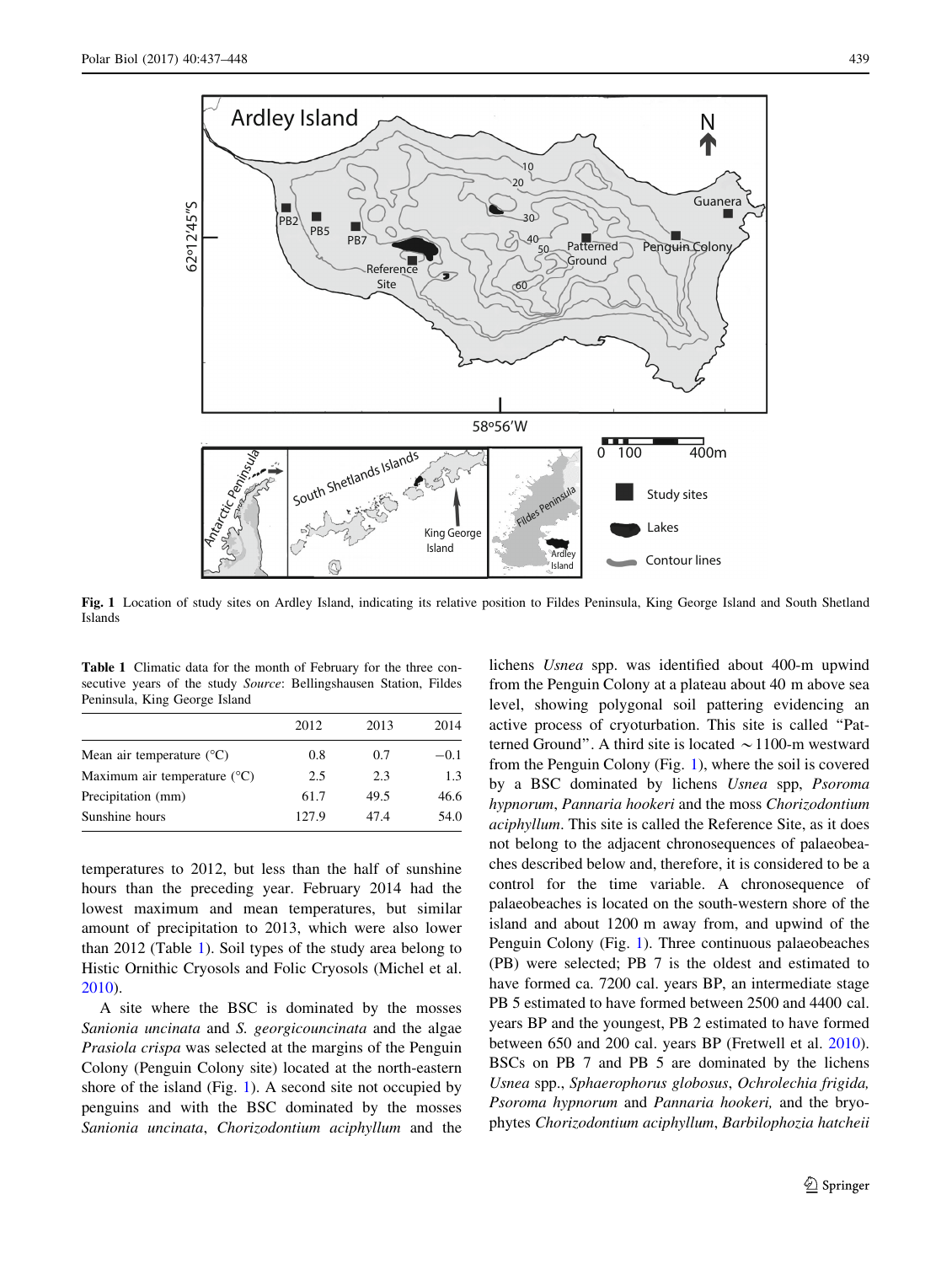and Herzogobryum teres. PB 2 is the closest to the western shore and the farthest from the Penguin Colony, and the BSC is dominated by Usnea spp. and also importantly by the crustose lichens, such as Buelia coniops and Lecidea cremonicolor. The dominant mosses on PB 2 are Lophozia excisa and Sanionia unciniata.

# Soil and rainwater sampling and chemical analysis

Six random samples of surface soils (0–10 cm), separated more than 10 cm each other and following the elevation contour line of the terrain, from directly beneath the BSCs were taken with a shovel from each site (the approximate length of the study area was 60 m). Soils were sieved using a 2-mm mesh size prior to chemical analysis. Plant available inorganic N ( $N_{\text{in}}$ ) was extracted in a 0.021 mol  $L^{-1}$  $KAI(SO<sub>4</sub>)<sub>2</sub>$  solution (1:4), and the determination of available N as ammonium and nitrate was by means of frac-tionated steam distillation (Pérez et al. [1998\)](#page-10-0). Plant available P  $(P_a)$  was extracted through lactation using the CAL (calcium–acetate–lactate) method and determined colorimetrically using the molybdenum blue method (Steubing and Fangmeier [1992](#page-10-0)). Water content of soil samples was determined gravimetrically. Soil reaction was determined with a pH electrode in a 1:2 soil/water suspension. The dry samples of soil were ground for the determination of total N and C by means of flash combustion using an NA2500 Carlo Erba Element Analyzer. P from ground soil material was extracted with concentrated sulphuric acid together with a water peroxide solution in a Hach Digesdahl digester and determined by colorimetric molybdenum blue method.

Rainwater was collected in 60-ml narrow-mouth Nalgene bottles connected to a 10-cm-diameter funnel (acid washed) fixed by a pole at  $\sim 0.8$  m from the ground on each one of the three palaeobeaches, one at the Patterned Ground, two in the Penguin Colony and two directly in the guanera, which is a place conformed only of guano deposit with no BSC covering the soil. Rain samples were collected during three precipitation events in February 2012 and 2013 and two events in February 2014. Rainwater samples from the Patterned Ground were taken only during 2013. The concentration of ammonium, nitrate and phosphate in the rain samples was determined by ion chromatography using an 861 Advanced Compact Metrohm IC.

#### Biological nitrogen fixation

At each site, six random samples of BSCs were obtained, separated more than 10 m apart along transects following the elevation contour lines (the approximate length of the study area was 60 m), and incubated in the field and in the laboratory during three consecutive years, February 2012,

2013 and 2014. The acetylene reduction technique was used to estimate symbiotic N fixation rates (Myrold et al. [1999](#page-10-0)). This method is based on the fact that the diazotrophs are also able to reduce acetylene to ethylene (Hardy et al. [1968](#page-10-0)). In the field, samples of BSCs (from 3 to 15 g dry weight) were deposited inside 130-ml glass jars, hermetically closed and incubated in a mixture of air and acetylene at 10 % v/v for up to 2 days. In parallel, at each sampling point a sample of BSC (a mass within the range as controls) was incubated with thoroughly mixed penguin guano. An additional sample (a mass within the range above) was incubated without acetylene as a control for samples with and without guano. Three gas samples per jar were taken periodically up to 48 h and injected in 4-ml BD vacutainers<sup>®</sup> and transported to the Biogeochemistry Laboratory at the Pontificia Universidad Católica de Chile for analysis. Ethylene concentrations in the gas samples were measured using a GC 8A Shimadzu gas chromatograph equipped with a Porapack column and FID detector. Ethylene concentrations were determined from a calibration curve by diluting a 100-ppm ethylene standard balanced of helium (Scotty<sup>®</sup> Analyzed Gases). Acetylene reduction activity (ARA) was estimated from the slope of the linear fit of the ethylene production during incubation within a 130-ml headspace. Linearity in acetylene reduction rates was obtained within the incubation period. Plant samples were dried at 70  $\degree$ C and after 48 h weighed. In order to scale up the rates of acetylene reduction activity obtained in the field to the complete growing season (GS: from December to March), we assumed no significant changes in wind direction that could bring ammonia-enriched rainfall from Penguin Colonies. We also assumed that moisture levels in BSCs are representative values for the complete GS, as air relative humidity (86–89 %) had a coefficient of variation within each GS during the three consecutive years of 5-1 %. In order to obtain an estimation of the N fixation rate per unit of area, the biomass of the BSCs was sampled using a  $10 \times 10$  cm PVC frame and dried in the oven at 70 °C for  $>48$  h. According to theoretical stoichiometry, 1 mol of  $N_2$  is fixed per 3 mol of acetylene reduced to ethylene (Hardy et al. [1968\)](#page-10-0). Thus, the rates of BNF performed by BSC were expressed in kg N  $ha^{-1}$   $GS^{-1}$ . In situ experiments adding guano were performed for three consecutive years (2012–2014) for site PB 7 and for 2013 and 2014 across the rest of the sites. During each field incubation, the temperature in the BSCs was measured using a soil thermometer.

Mixed samples of BSCs from each site were taken to the laboratory at the Escudero Base on the Fildes Peninsula, King George Island, and incubated with the addition of deionized water ( $n = 6$ ) and controls ( $n = 6$ ) with the field moisture content and following the same procedures as in the field.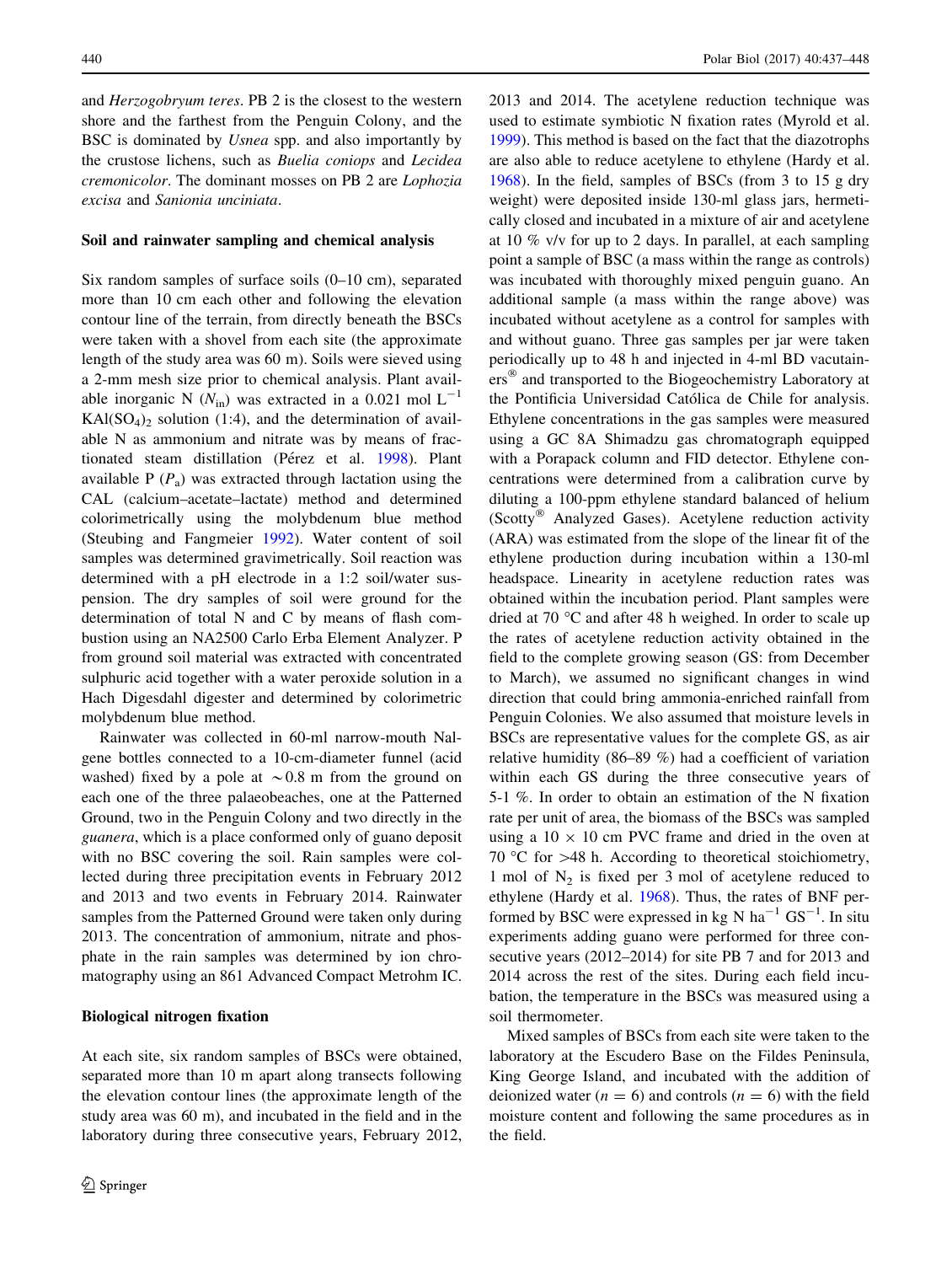#### Potential rates of denitrification

Following the same transect line and points for the samples taken for BNF, six intact soil cores were taken from each study site and incubated under laboratory conditions at the Escudero Base. Denitrification rates were determined using the acetylene blocking assay (Groffman et al. [1999\)](#page-10-0). This method is based on the inhibition of nitrous oxide  $(N_2O)$ reductase by acetylene, allowing the accumulation of nitrous oxide in an acetylene atmosphere, which can be measured by gas chromatography. Soil samples were placed inside 130-ml hermetic glass jars and incubated for 6 h under a 10 % v/v acetylene atmosphere. Gas samples were taken at 2 and 6 h and injected into 4-ml BD vacutainers<sup>®</sup> for analysis. The N<sub>2</sub>O concentration in the gas samples was determined using a GC 8A Shimadzu gas chromatograph equipped with a Porapack column Q 80/100 and electron capture detector. A calibration curve was prepared by diluting a 1-ppm nitrous oxide balance of nitrogen (Scotty<sup>®</sup> Analyzed Gases). As the top soils have a relatively high carbon content and low C/N ratio, we assumed that the acetylene treatment would not affect denitrification rates. Denitrification rates were estimated from the differences in N<sub>2</sub>O–N concentrations between 6 and 2 h and referred to an area basis. All chemical analyses were conducted at the Biogeochemistry Laboratory at the Pontificia Universidad Católica de Chile, Santiago.

#### Statistical analysis

To evaluate the effect of each site on the chemical parameters of the soils, either one-way ANOVA or Kruskal–Wallis tests were applied, depending on Levene's tests for the equality of variances. To evaluate the effect of each site and the sample year on BNF and denitrification rates, a one-way ANOVA for repeated measurements was applied. In order to evaluate the effect of each site and the addition of water each year on ARA in laboratory incubations, a two-factor ANOVA was applied. In order to evaluate the effect of guano on BNF, a one-way ANOVA was applied per site and per year. A posteriori Tukey tests or multiple comparisons test was applied in order to detect the differences among cases. A statistical significance was accepted at the  $p < 0.05$  significance level. Because ARA, BNF and denitrification data are inherently skewed, they were also Box-Cox transformed before statistical analysis. All tests were performed using Statistica 7.0 software.

## Results

# Chemical analysis of soils and rainwater

There was no significant difference in the chemical parameters of soils according to the ages of the palaeobeaches, in neither in the Reference nor the Patterned Ground sites (Table [2](#page-5-0)). The Penguin Colony has significantly higher contents of available inorganic N  $(F_{5,30} = 3.16, p = 0.02)$  than PB 7 and PB 5 and highest available P ( $F_{5,30} = 88.86$ ,  $p < 0.0001$ ) and the lowest pH  $(F_{5,30} = 50.63, p < 0.0001)$  than all sites. Soils at the Penguin Colony also presented higher moisture levels than the PB 7, Reference and Patterned Ground sites  $(F_{5,30} = 4.64, p = 0.003)$ . Soils at the Penguin Colony also have higher concentrations of total N ( $\chi_{5,30}^2 = 14.67$ ,  $p = 0.012$ ) and total C ( $F_{5,30} = 3.31$ ,  $p = 0.017$ ) than at PB 7. Both the soils of PB 7 and the Penguin Colony had the highest total P content ( $F_{5,30} = 26.44$ ,  $p < 0.0001$ ). Soils at the Reference Site presented lower C/N ratios than PB 5 and PB 2 ( $\chi^{2}_{5,30} = 14.66$ ,  $p = 0.012$ ).

Ammonium (Fig. [2](#page-5-0)a) and phosphate (Fig. [2](#page-5-0)b) concentrations in rainwater evidenced an upward trend directly in the guanera and declining towards the margins of the Penguin Colony during the 3 years of the study. Nitrate concentration in rainwater was similar in the different localities and showed little variation during the 3 years of the study (Fig. [2](#page-5-0)c).

#### Biological nitrogen fixation

In relation to the inter-annual variation of BNF in field assays, there was a significant effect from the year  $(F_{5,52} = 7.75, p < 0.0001)$  and each site  $(F_{5,26} = 9.39,$  $p<0.0001$ ) on BNF, with the highest rates during the year 2012 reaching up to 3 kg of N ha<sup>-1</sup> growing season<sup>-1</sup> at PB 7 (Fig. [3](#page-6-0)). The temperatures of the BSCs during field incubation reached their highest values during 2012 (Table [3\)](#page-6-0). BNF in BSCs in the Penguin Colony was significantly lower than at the PB 7, Reference and Patterned Ground sites (Fig. [3\)](#page-6-0). The Reference Site presented significantly higher BNF rates than PB 2. During the 3 years of the study, there was a trend to higher BNF from PB 2 to PB 7; however, differences among these sites were not statistically significant (Fig. [3\)](#page-6-0).

In relation to the effect of guano on BNF in field assays, at PB 7 the addition of guano significantly inhibited BNF during 2012  $(F_{1,9} = 8.46, p = 0.02)$  and 2013  $(F_{1,9} = 16.711, p = 0.003)$  (Fig. [4](#page-7-0)a). During 2013 the addition of guano significantly inhibited rates of BNF at the PB 5 (Fig. [4b](#page-7-0))  $(F_{1,7} = 30.41, p < 0.0001)$ , Reference (Fig. [4c](#page-7-0))  $(F_{1,10} = 49.06, p < 0.0001)$  and Patterned Ground sites (Fig. [4](#page-7-0)d) ( $F_{1,10} = 12.59$ ,  $p = 0.005$ ). During 2014, there was a significant inhibition of BNF only at the Reference Site  $(F_{1,7} = 34.189, p < 0.0001)$  (Fig. [4c](#page-7-0)). There was no significant effect from the addition of guano at PB 2 in any year (Fig. [4](#page-7-0)e).

In relation to the effect of moisture on BNF in laboratory incubations, during 2012 the addition of water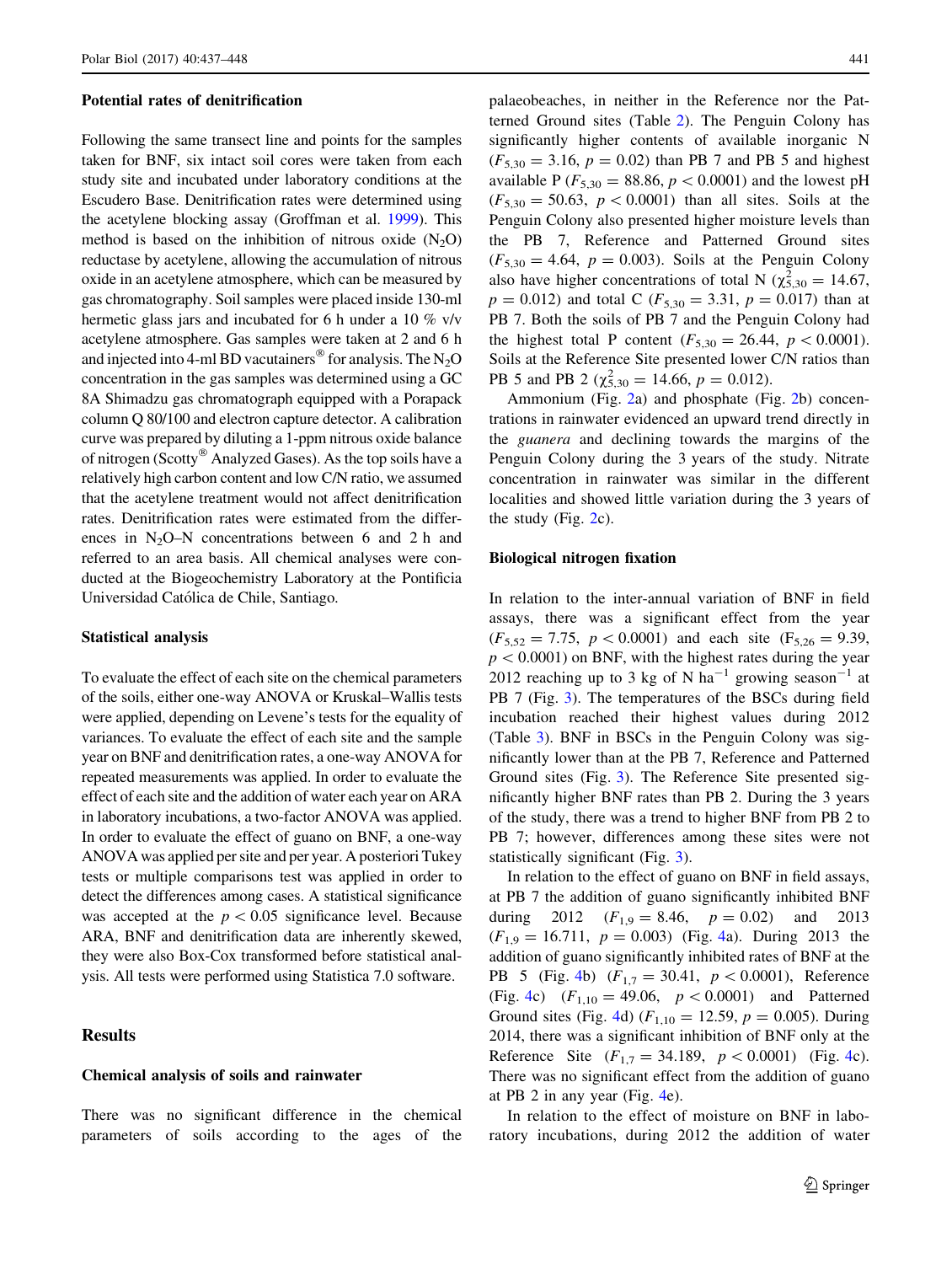<span id="page-5-0"></span>

| Table 2 Chemical characteristics of surface soils, Ardley                                                                                                                 |                                     | Island                             |               |                          |               |                |              |                |
|---------------------------------------------------------------------------------------------------------------------------------------------------------------------------|-------------------------------------|------------------------------------|---------------|--------------------------|---------------|----------------|--------------|----------------|
|                                                                                                                                                                           | $N_{\rm in}$ (mg kg <sup>-1</sup> ) | $P_{\rm a}$ (mg kg <sup>-1</sup> ) | pH $(H2O)$    | Water content $(\%)$ % N |               | o<br>Vo        | of P         | ξ              |
| Palaeobeach 2 (PB 2)                                                                                                                                                      | 29.57ab (3.87)                      | 22.96a (2.22)                      | 5.54a (0.05)  | 54.47ab (2.9)            | 2.23ab(0.12)  | 27.61ab (2.11) | 0.04b(0.0)   | 12.29ac(0.38)  |
| Palaeobeach 5 (PB 5)                                                                                                                                                      | 25.03a (3.67)                       | 1.08<br>24.25a (1                  | 5.30ab (0.05) | 60.86ab (2.4)            | 2.27ab (0.2)  | 28.29ab (2.7)  | 0.04b(0.01)  | 12.44c(0.18)   |
| Palaeobeach 7 (PB 7)                                                                                                                                                      | 25.00a(3.39)                        | 0.65<br>26.60a (                   | 5.45a (0.06)  | 45.99a (2.16)            | 1.80a(0.1)    | 20.97a (1.16)  | 0.14a (0.02) | 1.64abc(0.1)   |
| Reference site                                                                                                                                                            | 30.93ab (6.05)                      | $\Xi$<br>24.54a (1                 | 5.13b (0.06)  | 46.73a (1.93)            | 2.29ab(0.12)  | 25.41ab (1.13) | 0.066(0.01)  | 1.12b(0.15)    |
| Patterned ground                                                                                                                                                          | 36.32ab (9.53)                      | 25.94a (1.82)                      | 5.41a (0.07)  | 45.47a (2.23)            | 1.97ab (0.23) | 23.13ab (2.31) | 0.05b(0.01)  | 1.70abc (0.22) |
| Penguin colony                                                                                                                                                            | 62.21b (14.42)                      | 77.55b (2.91)                      | 4.40c(0.05)   | 57.54b (2.16)            | 2.57b (0.10)  | 29.28b (1.02)  | 0.17a (0.02) | 1.42abc(0.13)  |
| In parenthesis is the SD, $n = 6$ . Different letters indicate significant differences among treatments according to Tukey's tests or multiple comparisons ( $p < 0.05$ ) |                                     |                                    |               |                          |               |                |              |                |



Fig. 2 Mean ammonium, phosphate and nitrate content in rainwater samples taken on an event basis during February 2012 ( $n = 3$ ), 2013  $(n = 3)$  and 2014  $(n = 2)$ . The study site Patterned Ground was sampled only during 2013. Bars indicate SD

significantly stimulated ARA  $F_{1,59} = 193.6$ ,  $p < 0.0001$ ) in almost all sites except PB 2 and the Penguin Colony (Fig. [5a](#page-7-0)). During this year, the water content of control samples in BSCs was on average 30 % (Table [3](#page-6-0)). There was also a site effect  $(F_{5,59} = 20.64,$  $p < 0.0001$ ), where the Penguin Colony presented the lowest ARA and the Reference Site higher rates than PB 5, PB 2 and Patterned Ground (Fig. [5a](#page-7-0)). During 2013, there was no effect from the addition of water  $(F_{1,56} = 0.35, p = 0.56)$  (Fig. [5b](#page-7-0)), when the water content of control samples was on average 62.5 % (Table [3](#page-6-0)). During 2013, there was a site effect  $(F_{5,56} = 21.93,$  $p < 0.0001$ ) with the lowest rates in the Penguin Colony.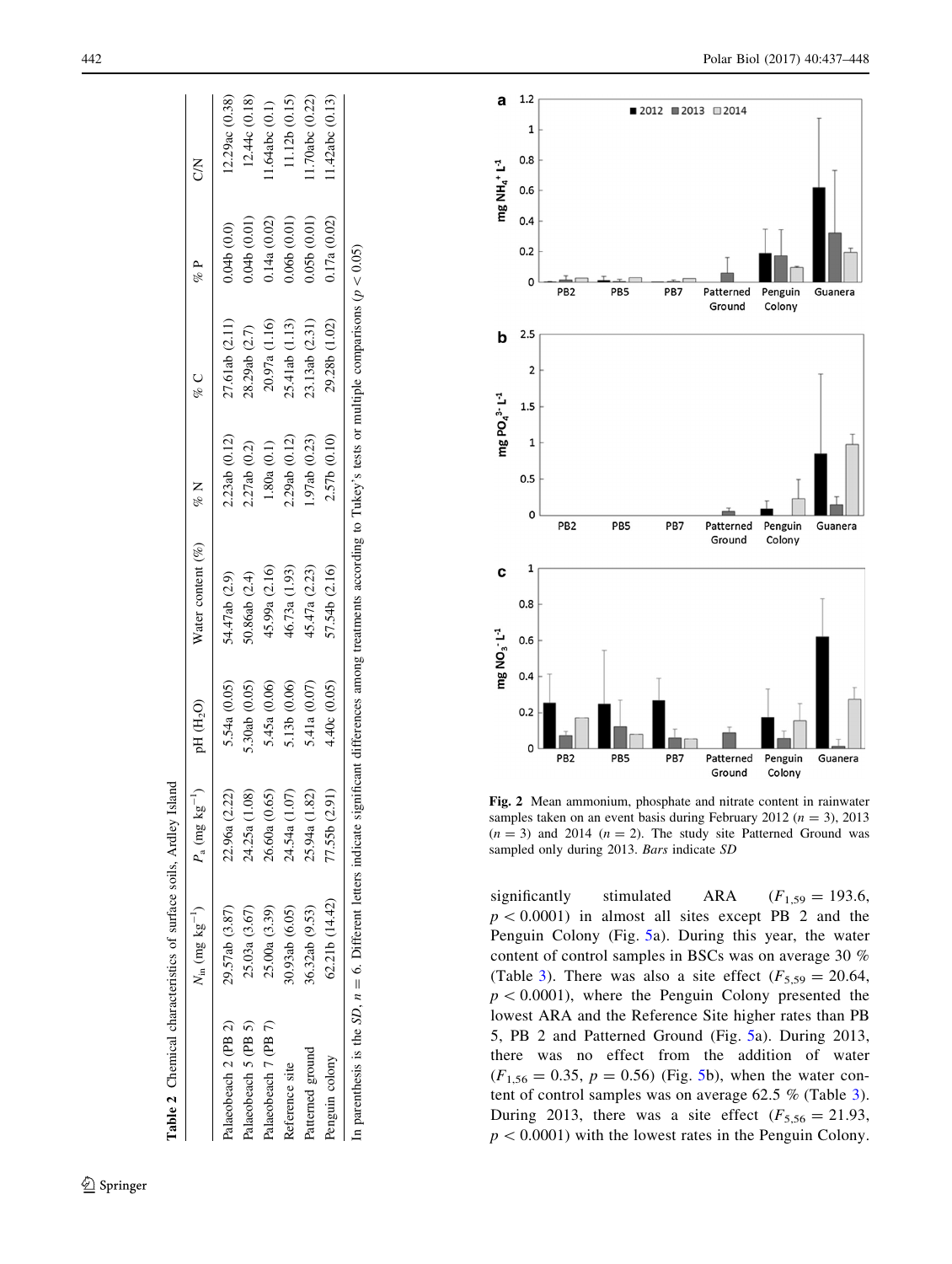<span id="page-6-0"></span>



Table 3 Mean temperature and water content of BSCs taken during in situ incubations

|                                  | 2012                |                       | 2013                |                       | 2014                         |                       |
|----------------------------------|---------------------|-----------------------|---------------------|-----------------------|------------------------------|-----------------------|
|                                  | Temperature<br>(°C) | Water content $(\% )$ | Temperature<br>(°C) | Water content $(\% )$ | Temperature<br>$(^{\circ}C)$ | Water content $(\% )$ |
| Palaeobeach 2 (PB 2) $6.5$ (1.4) |                     | 48.2(3.8)             | 4.1(2.5)            | 67.9(2.0)             | 3.5(4.0)                     | 53.6 $(4.0)$          |
| Palaeobeach 5(PB 5)              | 9.3(2.9)            | 35.2(6.0)             | 4.6(2.2)            | 61.9(2.2)             | 2.7(3.2)                     | 48.4(5.1)             |
| Palaeobeach 7 (PB 7)             | 6.2(1.1)            | 31.7(6.9)             | 4.9(1.9)            | 47.7(6.9)             | 1.9(2.9)                     | 50.5(4.7)             |
| Reference site                   | 7.6(1.4)            | 26.4(3.1)             | 3.8(0.6)            | 64.4 (1.9)            | 2.0(3.3)                     | 56.6(8.1)             |
| Patterned ground                 | 7.2(1.1)            | 21.1(3.9)             | 3.3(1.8)            | 55.3(4.1)             | 1.1(1.4)                     | 41.8 $(6.0)$          |
| Penguin colony                   | 7.7(4.8)            | 20.4(3.9)             | 2.9(2.2)            | 77.9(2.3)             | 0.0(0.7)                     | 60.8(5.5)             |
| Mean                             | 7.4(2.1)            | 30.5(4.6)             | 3.9(1.9)            | 62.5(3.2)             | 1.9(2.6)                     | 52.0(5.6)             |

In parenthesis is the  $SD$ ,  $n = 6$ 

Highest rates presented the Patterned Ground, Reference Site and PB 5 (Fig. [5](#page-7-0)b). During 2014, there was a significant effect from the addition of water ( $F_{1,54} = 17.67$ ,  $p \lt 0.0001$ ) which stimulated ARA in PB 7 and the Reference Site (Fig. [5](#page-7-0)c). There was also a site effect  $(F_{5,54} = 20.1, p < 0.0001)$ , with lowest rates in Penguin Colony and PB 2 and higher rates in the Patterned Ground site than at PB [5](#page-7-0) and PB 7 (Fig. 5c).

### Potential denitrification

There was a significant year ( $F_{2,60} = 48.58$ ,  $p < 0.0001$ ) and site effect ( $F_{5,30} = 10.14$ ,  $p < 0.0001$ ) on denitrification rates with the highest rates during 2012. Statistically significant higher rates of denitrification were reached in the soils of the Penguin Colony across years (Fig. [6](#page-8-0)). During year 2013, the site Patterned Ground next to the Penguin Colony presented high rates of denitrification as well; however, it was not statistically different from the other sites (Fig. [6](#page-8-0)).

#### Discussion

#### The effect of guano on N and P in soil and rainwater

The chemical parameters of the soils are very similar among the study sites except for the Penguin Colony, which, as expected, had the highest contents of available inorganic N and P and the lowest pH. Similar N and P enrichment in soils under bird influence is reported in maritime (Tatur [2002](#page-10-0); Tscherko et al. [2003](#page-10-0); Simas et al. [2007](#page-10-0)) and continental Antarctica as well (Cocks et al. [1998](#page-9-0); Cannone et al. [2008](#page-9-0); Ball et al. [2015\)](#page-9-0). The main source of these elements is penguin excreta, mainly from uric acid (Lindeboom [1984\)](#page-10-0). Uric acid mineralizes and can either follow the pathway of ammonia volatilization and/or nitrification or denitrification. High concentrations of ammonium in rainwater and high rates of denitrification provide evidence that these two pathways are occurring at the Penguin Colony study site. In the present study, estimated input of inorganic nitrogen via wet deposition is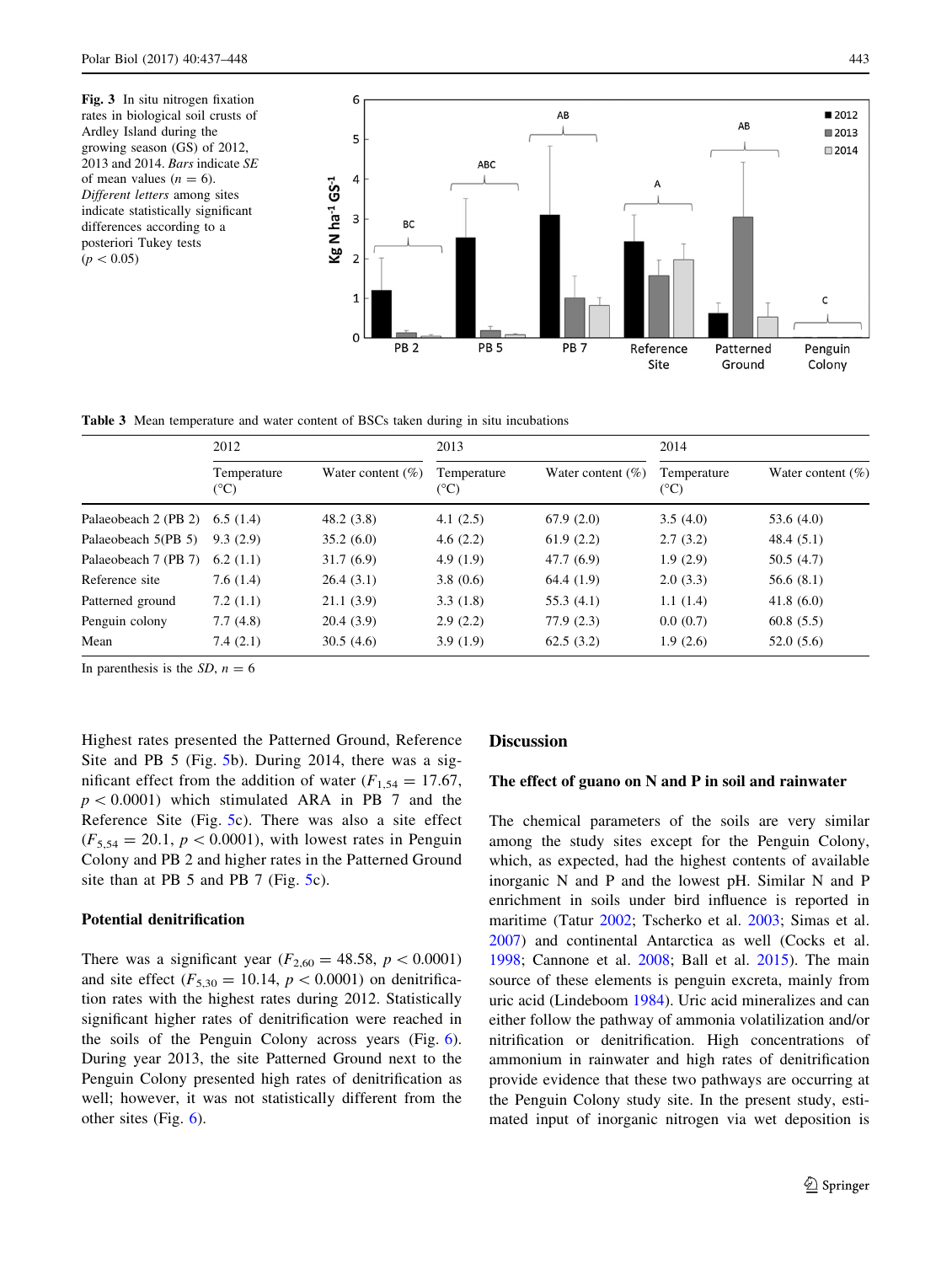<span id="page-7-0"></span>



Fig. 4 Effect of the addition of guano on in situ nitrogen fixation in biological soil crusts during the growing season (GS) 2012, 2013 and 2014 in PB 7 (a) and 2013 and 2014 for PB 5 (b), Reference Site (c), Patterned Ground (d) and PB 2 (e). The *asterisks* indicate significant differences among treatments (Tukey's tests  $p < 0.05$ ). Bars indicate SE of mean values  $(n = 6)$ 

0.2 kg N ha<sup>-1</sup> year<sup>-1</sup> in the palaeobeaches and 1.36 kg N ha<sup>-1</sup> year<sup>-1</sup> in the Penguin Colony, where 73 % is  $NO_3$ -N in the former, while it is only 25 % in the latter. This suggests that nitrate is an important form of reactive nitrogen incorporated to ecosystems via wet



Fig. 5 The effect of the addition of water on acetylene reduction activity in laboratory incubation of biological soil crusts in Ardley Island during February 2012 (a), 2013 (b) and 2014 (c). The asterisks indicate significant differences among treatments (Tukey's tests  $p < 0.05$ ). Bars indicate SE of mean values (n = 6). Different letters among sites indicate statistically significant differences according to a posteriori Tukey tests ( $p < 0.05$ )

deposition in areas located distant from the Penguin Colonies. The mean nitrate concentration of 2.1  $\mu$ mol L<sup>-1</sup> in rainwater of palaeobeaches is within the range of those reported for the South Pacific Ocean and Coast of Chile, which range from 0.2 to 2.9  $\mu$ mol L<sup>-1</sup> (Jung and Furutani [2011](#page-10-0)). Among the possible sources of nitrate documented to occur to the pristine troposphere of the maritime Antarctica are: (1) N fixation by lightning, (2) re-emissions from snow, firn layer and soils, (3) oxidation of ammonia and (4) anthropogenic emissions from the surrounding bases, among others (Wagenbach et al. [1998](#page-10-0); Jones et al. [2000](#page-10-0); Savarino et al. [2007](#page-10-0)). As no clear pattern was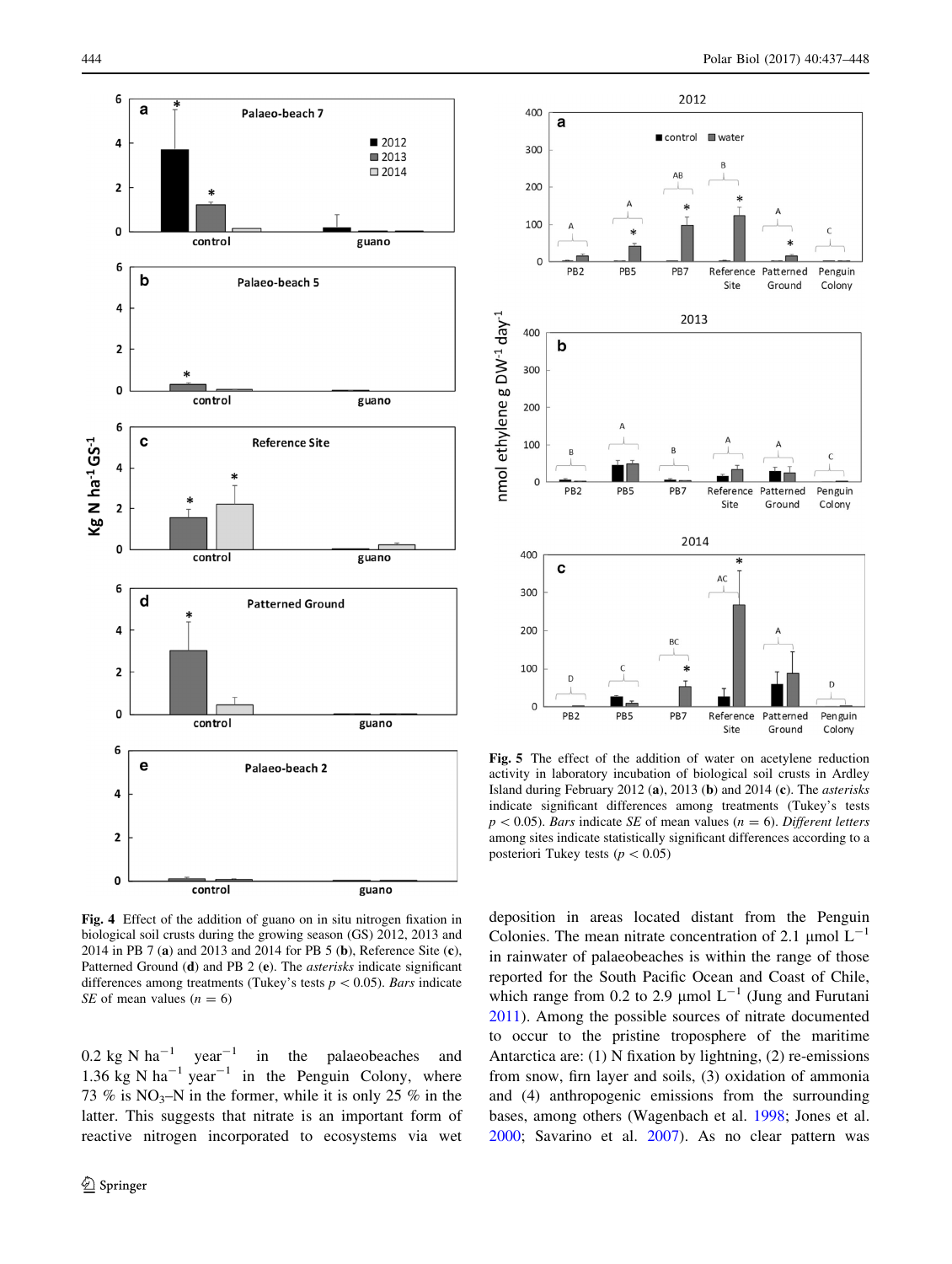<span id="page-8-0"></span>

observed in our study sites, all these sources may be contributing to nitrate in precipitation in Ardley Island. Dry deposition of nitrogen was not measured in the present study; however, model simulations indicate that it may play a minor role in total deposition of reactive nitrogen in maritime Antarctica, reaching ca. 20–30 % in the South Shetlands region (Li et al. [2010](#page-10-0)).

In relation to P, a gaseous reduced form of P called phosphine is emitted at extraordinary high rates at the Penguin Colony on Ardley Island (Zhu et al. [2014\)](#page-11-0), which can be oxidized to water-soluble phosphate in precipitation and, therefore, be transported long distances. A similar pattern of phosphate concentration in the rainwater was identified by this study, which was much higher directly in the guanera and declining towards the margins of the Penguin Colony and Patterned Ground sites. Similarly to ammonium, the effect of phosphate was at a small scale and did not reach the palaeobeaches located upwind from the Penguin Colony. It has been documented that the main source of N to plants in sub-Antarctic islands is N originating from guano (Erskine et al. [1998;](#page-10-0) Critteneden et al. [2015\)](#page-10-0) and may even be sourced from abandoned-ancient penguin rookeries (Wasley et al. [2006](#page-10-0)). Because the sites are located in the upwind direction of the Penguin Colony, its effect on BNF performed by BSCs is on a small scale on Ardley Island.

# The effect of guano, moisture and temperature on BNF

In this study the rates of BNF performed by BSCs are enhanced during warmer and wetter years in the maritime Antarctic. Similar results are reported in the high Arctic and sub-Arctic regions, where moisture and temperature are found the main factors controlling BNF in soil and vegetation (Zielke et al. [2005;](#page-11-0) Sorensen et al. [2006](#page-10-0)). However, BNF is completely inhibited even during favourable years at the Penguin Colony with high N availability. Moreover, we report that enhanced inputs of N via guano have a significant negative effect on BNF performed by BSCs which cover soils with lower N availability than in the Penguin Colony and distant from the effect of guano aerosols in rainwater. A similar inhibition of BNF was reported for soils under the influence of breeding snow petrels (Pagodroma nivea), in Dronning Maud Land, continental Antarctica (Cocks et al. [1998](#page-9-0)). These findings suggest that the ultimate control on BNF in northern maritime Antarctica under the effect of Penguin Colonies and in regions of continental Antarctica under bird influence is N availability.

In the laboratory the addition of water increased the rates of diazotrophic activity in almost all study sites during the warmer growing season 2012, with lower mean water content of BSCs, except for the Penguin Colony and PB 2. The lower water content in BSCs during 2012 could be the effect of higher evapotranspiration in spite of higher precipitation, leading to water limitation of BNF.

During the 3 years of the study, we found a trend towards higher rates of BNF from the youngest PB 2 to the Reference Site. Similar trends of higher BNF in soils towards older sites more distant to the glacier were also found on Anvers Island, maritime Antarctica (Strauss and Garcia-Pichel [2012](#page-10-0)). The trend to higher BNF observed in older sites (e.g. PB 7 and Reference Site) distant to the Penguin Colony is likely to be linked to changes in microbial community structure as it has been recently reported for the study area, where the N-fixing cyanobacteria Chamaesiphon is 200-folds more abundant in pristine soils of Fildes Peninsula than in the Penguin Colony of Ardley Island (Wang et al. [2015\)](#page-10-0). Another factor that may also control rates of BNF but was not considered in the present study is light intensity (Paerl and Priscu [1998](#page-10-0); Belnap [2001](#page-9-0); Sorensen et al. [2006](#page-10-0)). This could explain the high rates of BNF detected in the BSCs at the Patterned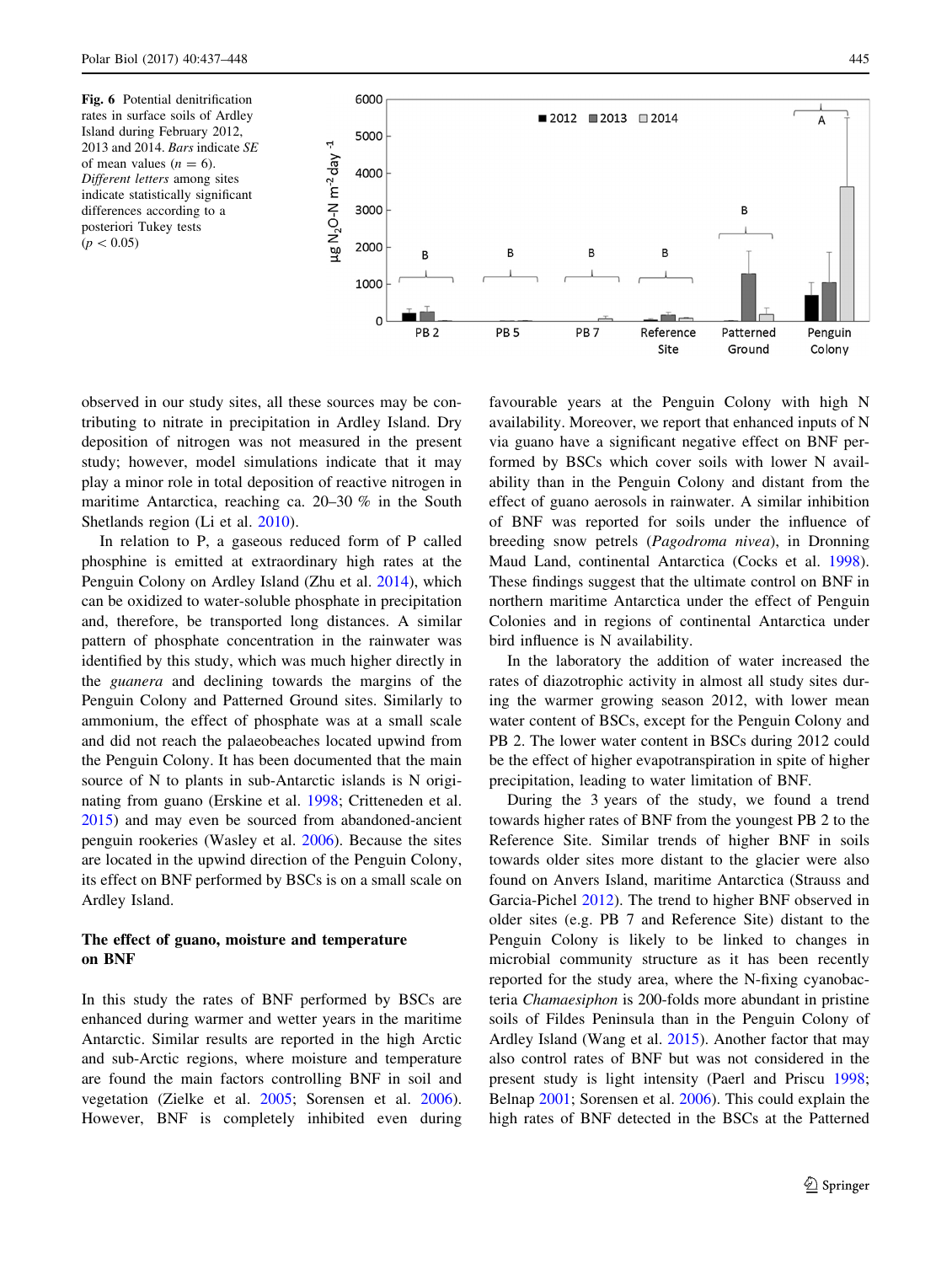<span id="page-9-0"></span>Ground during the coldest growing season, located at a higher altitude than the other study sites (Table [2\)](#page-5-0).

In the present study, we report that during wetter and warmer years, BNF can reach higher levels of up to 3 kg N ha<sup>-1</sup> year<sup>-1</sup> on the oldest palaeobeach PB 7, which is fifteen times higher than N inputs via wet deposition. Similar estimations of BNF on Signy Island (maritime Antarctica) have reported levels of 0.46 and 1.92 kg N ha<sup>-1</sup> year<sup>-1</sup> for dry turf and wet carpets, respectively (Vincent [2000\)](#page-10-0). Ranges of symbiotic N fixation reported from other types of cold biomes such as the moist and alpine tundra are  $1-4.9$  kg N ha<sup>-1</sup> year<sup>-1</sup> (Reed et al. [2011](#page-10-0)) and up to 1.3 kg N ha<sup>-1</sup> year<sup>-1</sup> in the Arctic tundra of northern Alaska (Hobara et al. [2006\)](#page-10-0). However, even higher rates have been reported for soil crusts in a low Arctic tundra landscape of Canada and in the sub-Arctic region of Sweden of up to 11 kg N ha<sup>-1</sup> year<sup>-1</sup> (Sorensen et al. [2006](#page-10-0); Stewart et al. [2011](#page-10-0)). Together all these data suggest that even in the colder high latitude biomes such as maritime Antarctica and Arctic, ''hot spots'' of BNF can be present where free of the influence of sea bird guano.

## Potential denitrification rates

Gaseous losses of N were associated with higher N availability and water content in soils at the Penguin Colony. Both factors enhance the reduction of nitrate under aerobic conditions by denitrifier, which has been documented to be highly diverse in microbial mats within maritime Antarctica (Alcántara et al.  $2014$ ). Our results suggest that ornithogenic soils within Penguin Colonies are an important source of nitrous oxide, which may have become very active under favourable laboratory conditions during the colder growing season of 2014. Conversely, we found no trend along the chronosequence, as the young and oldest palaeobeach did not present significant differences in denitrification rates. In other studies it has been found that there was a small increase in potential denitrification rates with time since glacier retreat in amended (with potassium nitrate and dextrose) soils on Anvers Island, linked to an increase in nitrate content in the soils, although at very low rates  $\lt 1$  µmol N m<sup>-2</sup> h<sup>-1</sup> (Strauss et al. [2009](#page-10-0), [2012\)](#page-10-0). Our mean values for the palaeobeaches of 0.21  $\mu$ mol N m<sup>-2</sup>  $h^{-1}$  are in the lower ranges in comparison with the Anvers Island chronosequence. The highest denitrification rates within the Penguin Colony (12  $\mu$ mol N m<sup>-2</sup> h<sup>-1</sup>) during 2014 are one order of magnitude higher than potential denitrification in the amended and older soils on Anvers Island. However, even higher emission rates of  $N_2O-N$  in field assays that varied from 53 to 194  $\mu$ mol N m<sup>-2</sup> h<sup>-1</sup> have been estimated from the Penguin Colony on Ardley Island (Zhu et al. [2008](#page-10-0)).

#### **Conclusions**

The strong inhibition of BNF through the addition guano could explain the shaping of the composition of BSCs on Ardley Island, where the cyanolichens, among others, Psoroma hypnorum and Pannaria hokkeri or the moss Chorizodontium aciphyllum and the liverwort Herzogobrym teres (both with positive ARA, data not presented here) are excluded from the Penguin Colony. Values of BNF on the oldest PB 7 and Reference Site during wetter and warmer years are above the ranges reported from other studies in the Antarctica.

Our results suggest that increases in moisture levels by both increases in surface fluxes by glacier melting or by increases in precipitation could positively affect the rates of BNF. However, consequent changes in the distributional pattern of the Penguin Colonies could have drastic effects on the BSCs that are able to fix N from the atmosphere.

Acknowledgments This research was funded by the projects INACH T01-11 and Fondecyt 1130353. We are grateful to Claudia Mansilla and Carla Henriquez for their help in the field and INACH for logistic support. International travel for R. McCulloch and C. Mansilla was funded by the University of Stirling. We are also grateful to three anonymous reviewers that greatly helped to improve the first version of the manuscript.

## References

- Alcántara RJ, Centeno CM, Ponce A, Batista S, Merino M, Campo J, Falcón L (2014) Characterization and comparison of potential denitrifier in microbial mats from King George Island, maritime Antarctica. Polar Biol 37:403–416
- Arróniz-Crespo M, Ortega S, De los Ríos A, Green A, Ochoa R, Casermeiro MA, De la Cruz MT, Pintado A, Palacios D, Rozzi R, Tysklind N, Sancho L (2014) Bryophyte-cyanobacteria associations during primary succession in recently deglaciated areas of Tierra del Fuego (Chile). PLoS One 5:e96081
- Ball BA, Tellez CR, Virginia RA (2015) Penguin activity influences soil biogeochemistry and soil respiration in rookeries on Ross Island, Antarctica. Polar Biol 38:1357–1368
- Belnap J (2001) Factors influencing nitrogen fixation and nitrogen release in biological soils crusts. In: Belnap J, Lange O (eds) Biological soil crusts: structure, function, and management. Ecological studies, vol 150. Springer, New York, pp 241–261
- Beyer L, Pingpank K, Wriedt G (2000a) Soil formation in coastal continental Antarctica (Wilkes Land). Geoderma 95:283–304
- Beyer L, Bölter M, Seppelt RD (2000b) Nutrient and thermal regime, microbial biomass, and vegetation of Antarctic soils in the Windmill Islands Region of east Antarctica (Wilkes Land). Arct Antarct Alp Res 32:30–39
- Cannone N, Wagner D, Hubberten HW, Guglielmin M (2008) Biotic and abiotic factors influencing soil properties across a latitudinal gradient in Victoria Land, Antarctica. Geoderma 144:50–65
- Chapin FS, Matson PA, Mooney HA (2002) Principles of terrestrial ecosystem ecology. Springer, New York
- Cocks MP, Newton IP, Stock WD (1998) Bird effects on organic processes in soils from five microhabitats on a nunatak with and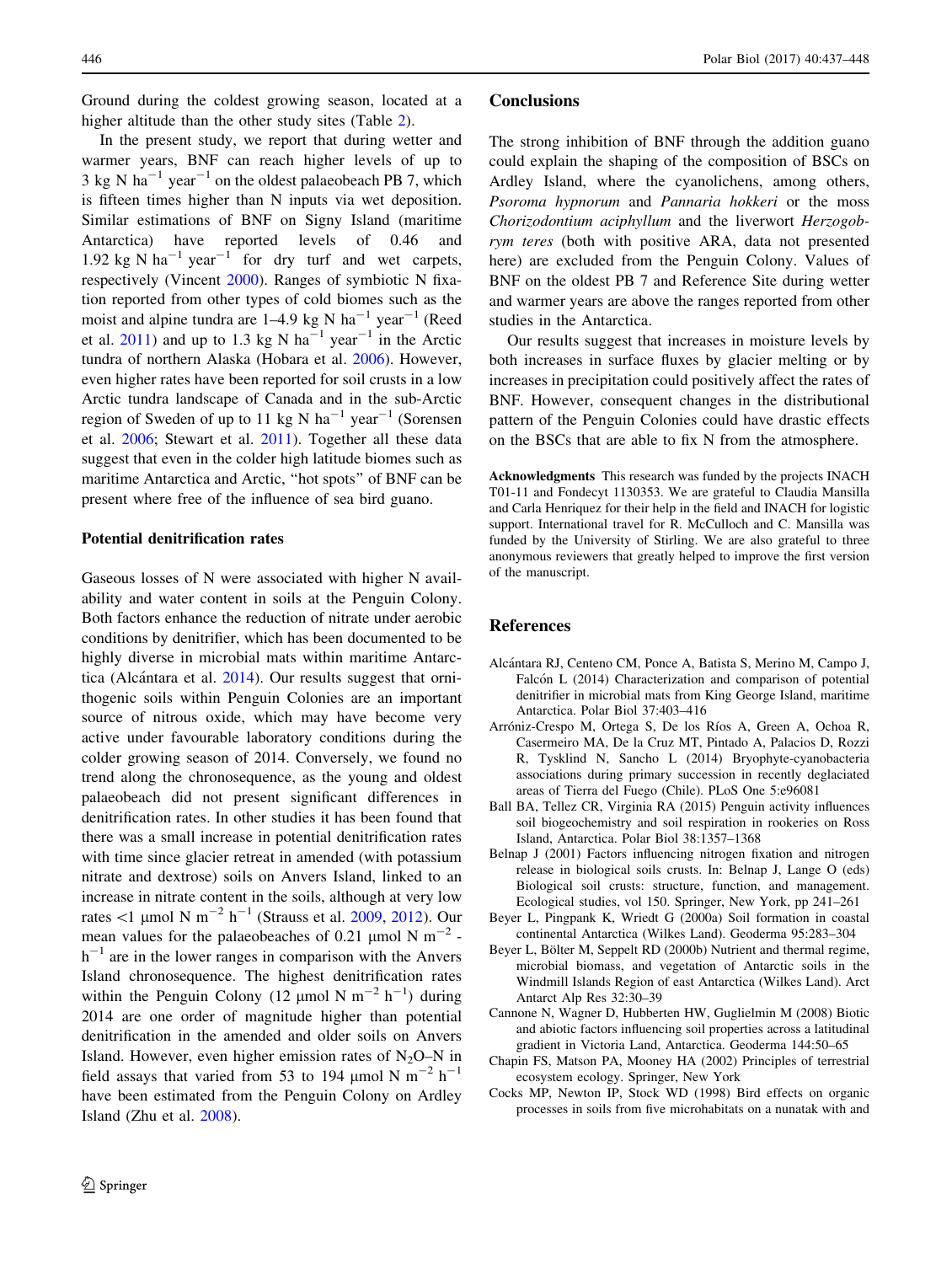<span id="page-10-0"></span>without breeding snow petrels in Dronning Maud Land, Antarctica. Polar Biol 20:112–120

- Critteneden PD, Scrimgeour CM, Minnullina G, Sutton MA, Tang YS, Theobald MR (2015) Lichen response to ammonia deposition defines the footprint of a penguin rookery. Biogeochemistry 122:295–311
- Ellbert W, Weber B, Burrows S, Steinkamp J. Büdel B. Andreae MO. Pöschl U (2012) Contribution of cryptogamic covers to the global cycles of carbon and nitrogen. Nat Geosci 5:451–462
- Erskine PD, Bergstrom DM, Schmidt S, Stewart GR, Tweedie CE, Shaw JD (1998) Subantarctic Macquarie Island- a model ecosystem for studying animal-derived nitrogen sources using 15N natural abundance. Oecologia 117:187–193
- Fretwell PT, Hodgson DA, Watcham EP, Bentley MJ, Roberts SJ (2010) Holocene isostatic uplift of the South Shetland Islands, Antarctic Peninsula, modelled from raised beaches. Quat Sci Rev 29:1880–1893
- Groffman PM, Holland EA, Myrold DD, Robertson GP, Zou X (1999) Denitrification. In: Robertson GP, Coleman DC, Bledsoe CS, Sollins P (eds) Standard soil methods for long term ecological research. Oxford University Press, New York, pp 241–257
- Hardy RWF, Holsten RD, Jackson EK, Burns RC (1968) The acetylene-ethylene assay for  $N_2$ -fixation: laboratory and field evaluation. Plant Physiol 43:1185–1207
- Hobara S, McCalley C, Koba K, Giblin AE, Weiss MS, Gettel GM, Shaver GR (2006) Nitrogen fixation in surface soils and vegetation in an Arctic Tundra watershed: a key source of atmospheric nitrogen. Arct Antarct Alp Res 38:363–372
- Johnston CG, Vestal JR (1991) Photosynthetic carbon incorporation and turnover in the Antarctic cryptoendolithic microbial communities: are they the slowest-growing communities on earth? Appl Environ Microbiol 57:2308–2311
- Jones AE, Weller R, Wolff EW, Jacobi HW (2000) Speciation and rate of photochemical NO and NO2 production in Antarctic Snow. Geophys Res Lett 27:345–348
- Jung J, Furutani Uematsu M (2011) Atmospheric inorganic nitrogen aerosol and precipitation and its deposition to the North and South Pacific Oceans. J Atmos Chem 68:157–181
- Li F, Ramaswamy V, Ginoux P, Broccoli AJ, Delworth T (2010) Toward understanding the dust deposition in Antarctica during last glacial maximum: sensitivity studies on plausible causes. J Geophys Res 115:D 24120
- Lindeboom HJ (1984) The nitrogen pathway in a penguin rookery. Ecology 65:269–277
- Michel RFM, Schaefer CE, Simas FNB, Barbosa DSA, Oliveira SA (2010) Ornithogenic cryosols from Ardley Island, Maritime Antarctica. In: 19th world congress of soil science, Brisbane, Australia, pp 39–42
- Myrold DD, Ruess RR, Klug MJ (1999) Dinitrogen fixation. In: Robertson GP, Coleman DC, Bledsoe CS, Sollins P (eds) Standard Soil methods for long term ecological research. Oxford University Press, New York, pp 241–257
- Paerl HW, Priscu JC (1998) Microbial phototrophic, heterotrophic, and diazotrophic activities associated with aggregates in the permanent ice cover of Lake Bonney, Antarctica. Microb Ecol 36:221–230
- Pérez CA, Hedin LO, Armesto JJ (1998) Nitrogen mineralization in two unpolluted old-growth forests of contrasting biodiversity and dynamics. Ecosystems 1:361–373
- Pérez CA, Aravena JC, Silva WA, Henríquez JM, Fariña JM, Armesto JJ (2014) Ecosystem development in short-term postglacial chronosequences: N and P limitation in glacier forelands from Santa Inés Island, Magellan Strait. Austral Ecol 39:288–303
- Peter H-U, Buesser C, Mustafa O, Pfeiffer S (2008) Risk assessment for the Fildes Peninsula and Ardley Island and the development of management plans for designation as Antarctic specially protected or managed areas. Fed Environ Agency Texte 20(8):508
- Reed SC, Cleveland CC, Townsend AR (2011) Functional ecology of free-living nitrogen fixation: a contemporary perspective. Annu Rev Ecol Syst 42:489–512
- Robinson SA, Wasley J, Tobin AK (2003) Living on the edge-plants and global change in continental and maritime Antarctica. Glob Change Biol 9:1681–1717
- Savarino J, Kaiser J, Morin S, Sigman DM, Thiemens MH (2007) Nitrogen and oxygen isotopic constraints on the origin of atmospheric nitrate in coastal Antarctica. Atmos Chem Phys 7:1925–1945
- Simas FNB, Schaefer CEGR, de Melo VF, Albuquerque MR, Michel RFM, Pereira VV, Gomes MRM, Costa LM (2007) Ornithogenic cryosols from maritime Antarctica: phosphatization as a soil forming process. Geoderma 138:191–203
- Sorensen PL, Jonasson S, Michelsen A (2006) Nitrogen fixation, denitrification, and ecosystem nitrogen pools in relation to vegetation development in the Subarctic. Arct Antarct Alp Res 38:263–272
- Steubing L, Fangmeier A (1992) Pflanzenökologisches Praktikum. Ulmer, Stuttgart
- Stewart KJ, Coxson D, Grogan P (2011) Nitrogen inputs by associative cyanobacteria across low arctic tundra landscape. Arct Antarct Alp Res 43:267–278
- Strauss SL, Garcia-Pichel F (2012) Soil microbial carbon and nitrogen transformations at a glacial foreland on Anvers Island, Antarctic Peninsula. Polar Biol 35:1459–1471
- Strauss SL, Ruhland CT, Day T (2009) Trends in soil characteristics along a recently deglaciated foreland on Anvers Island, Antarctic Peninsula. Polar Biol 32:1779–1788
- Sun L, Zhu R, Xie Z, Xing G (2002) Emissions of nitrous oxide and methane from Antarctic Tundra: role of penguin dropping deposition. Atmos Environ 36:4977–4982
- Tatur A (2002) Ornithogenic ecosystems in the maritime antarcticformation, development and desintegration. In: Beyer L, Bölter M (eds) Geoecology of Antarctic ice-free coastal landscapes. Ecological studies, vol 154. Springer, New York, pp 161–186
- Tscherko D, Bölter M, Beyer L, Chen J, Elster J, Kandeler E, Khun E, Blume HP (2003) Biomass and enzyme activity of two soils transects at King George Island, maritime Antarctica. Arct Antarct Alp Res 35:34–47
- Vaughan DG (2006) Recent trends in melting conditions on the Antarctic Peninsula and their implications for ice-sheet mass balance and sea level. Arct Antarct Alp Res 38:147–152
- Vincent WF (2000) Cyanobacterial dominance in polar regions. In: Whitton BA, Potts M (eds) The ecology of cyanobacteria. Kluwer, Dordrecht, pp 321–340
- Wagenbach D, Legrand M, Fischer H, Pichlmayer F, Wolff EW (1998) Atmospheric near-surface nitrate at coastal Antarctic sites. J Geophys Res 103:11007–11020
- Wang NF, Zhang T, Zhang F, Wang ET, He JF, Ding H, Zhang BT, Liu J, Ran XB, Zang JY (2015) Diversity and structure of soil bacterial communities in the Fildes Region (maritime Antarctica) as revealed by 454 pyrosequencing. Front Microbiol 6:1188
- Wasley J, Robinson S, Lovelock C, Popp M (2006) Climate change manipulations show Antarctic flora is more strongly affected by elevated nutrients than water. Glob Change Biol 12:1800–1812
- Zhu R, Liu Y, Li X, Sun J, Xu H, Sun L (2008) Stable isotope natural abundance of nitrous oxide emitted from Antarctic tundra soils: effects of sea animal excrements depositions. Rapid Commun Mass Spectrom 22:3570–3578